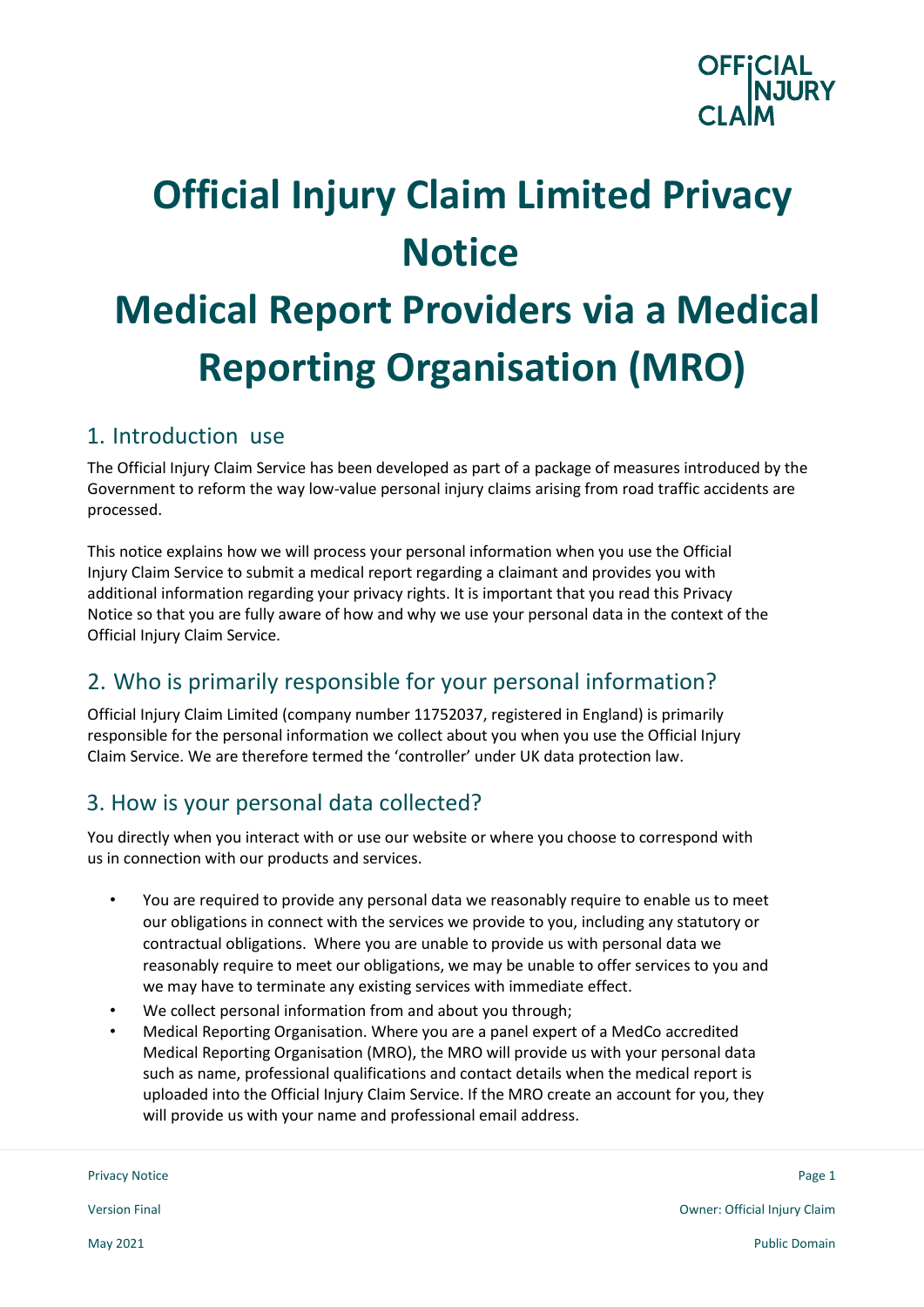

- Direct interactions. When you create an account on the Official Injury Claim Service, you provide us with your name and professional email address.
- Automated technologies or interactions. As you interact with the website that hosts the Official Injury Claim Service, we automatically collect information about your equipment, browsing actions and patterns. We collect this personal data by using cookies, server logs and other similar technologies. We may also receive technical data (such as your IP address and information about your browser) if you visit websites employing our cookies. Please see our [Cookie Policy](https://www.officialinjuryclaim.org.uk/cookies-policy/) for further details.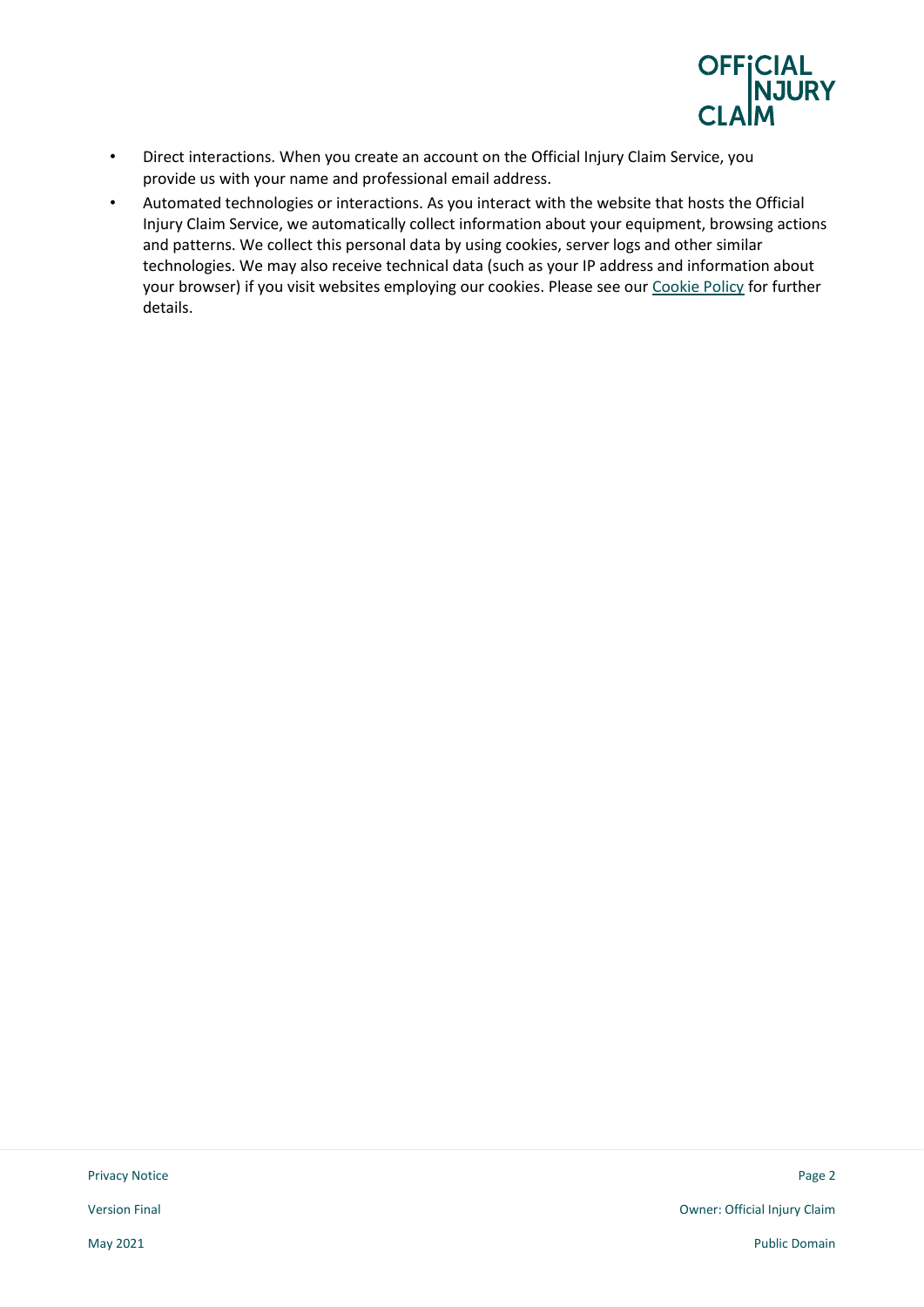

# 4. How we use your personal data and how long we keep it for

We will only use your personal data when the law allows it and only to the extent necessary in order to fulfil the purpose for which we need to collect it. Below we set out these purposes, the lawful basis we rely on in order to do so, and how long we keep your personal information for.

| Purpose for which we                                                                                                                                                                                  | What type of personal data are we using?                               | What lawful basis do we rely on to                                                                                                                                                                                                                                                                                                                                        | How long do we retain your personal                                                                                                                                                                                                                                                                                                                                                                                                                                                                                                                                                                                                                     |
|-------------------------------------------------------------------------------------------------------------------------------------------------------------------------------------------------------|------------------------------------------------------------------------|---------------------------------------------------------------------------------------------------------------------------------------------------------------------------------------------------------------------------------------------------------------------------------------------------------------------------------------------------------------------------|---------------------------------------------------------------------------------------------------------------------------------------------------------------------------------------------------------------------------------------------------------------------------------------------------------------------------------------------------------------------------------------------------------------------------------------------------------------------------------------------------------------------------------------------------------------------------------------------------------------------------------------------------------|
| use your personal data                                                                                                                                                                                |                                                                        | use your personal data?                                                                                                                                                                                                                                                                                                                                                   | data?                                                                                                                                                                                                                                                                                                                                                                                                                                                                                                                                                                                                                                                   |
| To enable you to create<br>and use an account on<br>the Official Injury Claim<br>Service, and to submit<br>medical reports through<br>the Official Injury Claim<br>Service regarding the<br>claimant. | Name<br>Professional instruction email address<br>and telephone number | We rely on our legitimate interest in<br>registering and maintaining your user<br>account and enabling you to use the<br>Official Injury Claim Service to submit<br>medical reports regarding claimants<br>submitting claims through the Official<br>Injury Claim Service). Our legitimate<br>interest is the proper functioning of<br>the Official Injury Claim Service. | We will generally only retain your<br>personal information while you are<br>registered on our system and your<br>organisation has not alerted us to the fact<br>that you are no longer a panel expert of<br>the MRO.<br>If your organisation's account is<br>terminated early as a result of a breach of<br>the terms governing its use of the Official<br>Injury Claim Service, your organisation's<br>information (including your information)<br>will be retained for 6 years.<br>If your organisation's account is inactive<br>for 12 months, it will be deleted at that<br>point (along with any of your information<br>included in that account). |

| <b>Privacy Notice</b> | Page 3                       |
|-----------------------|------------------------------|
| <b>Version Final</b>  | Owner: Official Injury Claim |
| May 2021              | <b>Public Domain</b>         |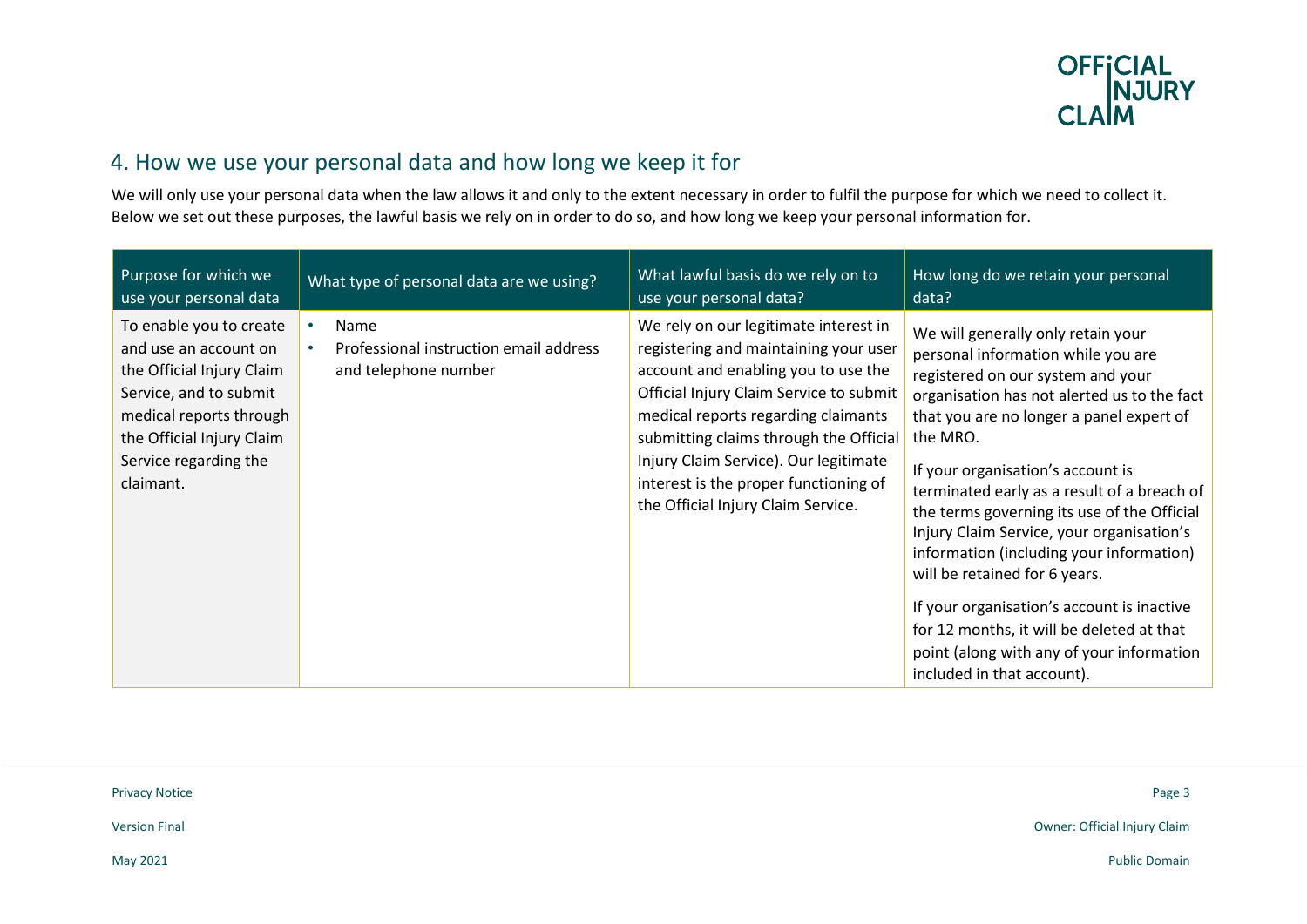

| To contact you if there<br>Name<br>$\bullet$<br>are any problems with<br>Professional instruction email address<br>and telephone number<br>your account. | We rely on our legitimate interests in<br>ensuring that your account, and the<br>Official Injury Claim Service, function<br>as required. Our legitimate interest is<br>the proper functioning of the Official<br>Injury Claim Service. | We will generally only retain your<br>personal information while you are<br>registered on our system and your<br>organisation has not alerted us to the fact<br>that you are no longer a panel expert of<br>the MRO.<br>If your organisation's account is<br>terminated early as a result of a breach of<br>the terms governing its use of the Official<br>Injury Claim Service, your organisation's<br>information (including your information)<br>will be retained for 6 years.<br>If your organisation's account is inactive<br>for 12 months, it will be deleted at that<br>point (along with any of your information<br>included in that account). |
|----------------------------------------------------------------------------------------------------------------------------------------------------------|----------------------------------------------------------------------------------------------------------------------------------------------------------------------------------------------------------------------------------------|---------------------------------------------------------------------------------------------------------------------------------------------------------------------------------------------------------------------------------------------------------------------------------------------------------------------------------------------------------------------------------------------------------------------------------------------------------------------------------------------------------------------------------------------------------------------------------------------------------------------------------------------------------|
|----------------------------------------------------------------------------------------------------------------------------------------------------------|----------------------------------------------------------------------------------------------------------------------------------------------------------------------------------------------------------------------------------------|---------------------------------------------------------------------------------------------------------------------------------------------------------------------------------------------------------------------------------------------------------------------------------------------------------------------------------------------------------------------------------------------------------------------------------------------------------------------------------------------------------------------------------------------------------------------------------------------------------------------------------------------------------|

Privacy Notice Page 4

Version Final Owner: Official Injury Claim

May 2021 Public Domain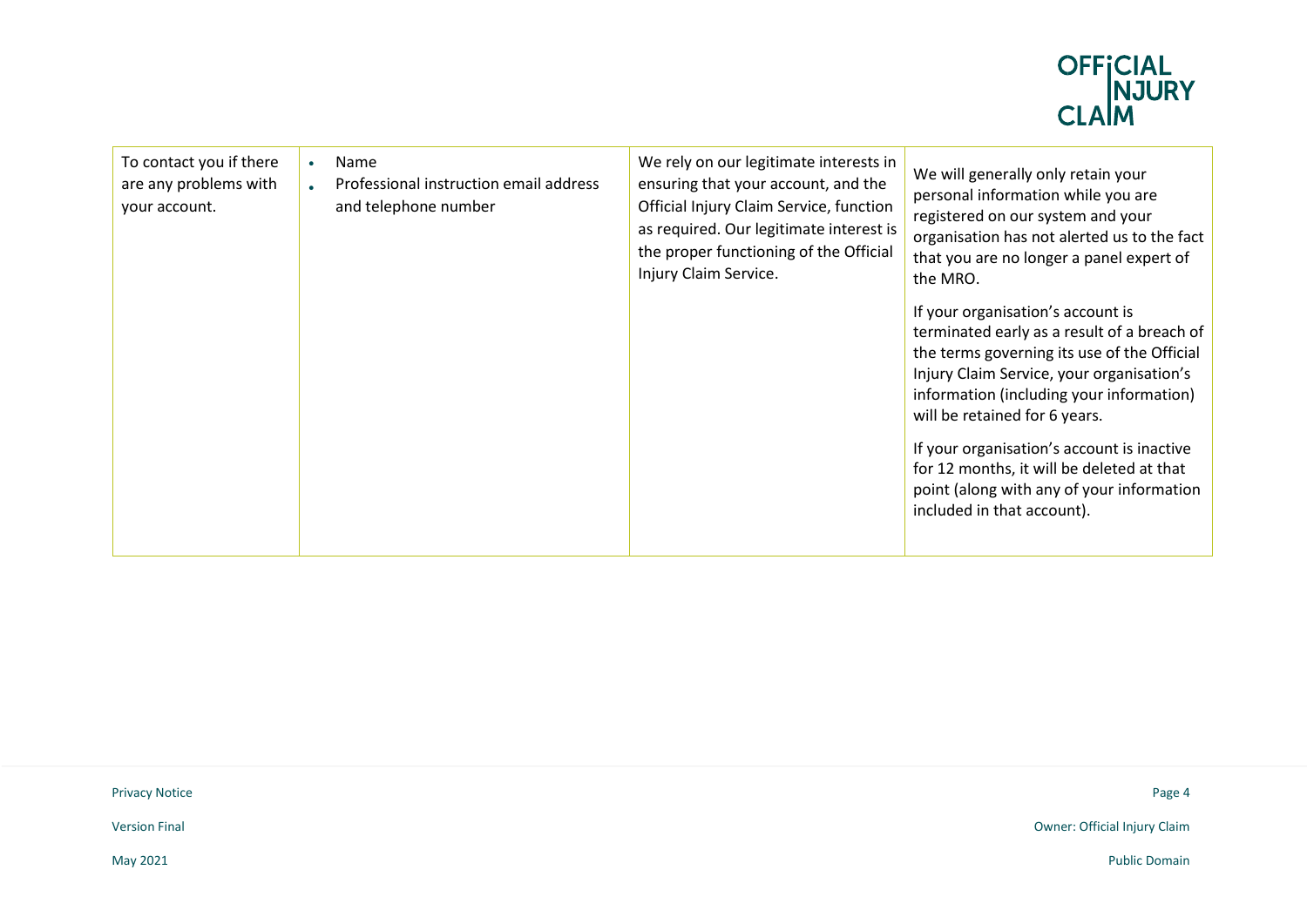

| We and third parties<br>such as the<br>compensators who use<br>the Official Injury Claim<br>Service and our third-<br>party service providers<br>(such as our cloud<br>service provider) will<br>use the personal data<br>provided to manage and<br>administer the claim<br>submitted. | $\bullet$<br>$\bullet$ | Name<br>Specialism<br>Professional instruction email address<br>and telephone number | We rely on our legitimate interests in<br>ensuring that the Official Injury Claim<br>Service operates as intended and so<br>that your account, and the Official<br>Injury Claim Service, function as<br>required. Our legitimate interest is<br>the proper functioning of the Official<br>Injury Claim Service. | We will generally only retain your<br>personal information while you are<br>registered on our system and your<br>organisation has not alerted us to the fact<br>that you are no longer a panel expert of<br>the MRO.<br>If your organisation's account is<br>terminated early as a result of a breach of<br>the terms governing its use of the Official |
|----------------------------------------------------------------------------------------------------------------------------------------------------------------------------------------------------------------------------------------------------------------------------------------|------------------------|--------------------------------------------------------------------------------------|-----------------------------------------------------------------------------------------------------------------------------------------------------------------------------------------------------------------------------------------------------------------------------------------------------------------|---------------------------------------------------------------------------------------------------------------------------------------------------------------------------------------------------------------------------------------------------------------------------------------------------------------------------------------------------------|
|                                                                                                                                                                                                                                                                                        |                        |                                                                                      |                                                                                                                                                                                                                                                                                                                 | Injury Claim Service, your organisation's<br>information (including your information)<br>will be retained for 6 years.<br>If your organisation's account is inactive<br>for 12 months, it will be deleted at that<br>point (along with any of your information<br>included in that account).                                                            |

Privacy Notice Page 5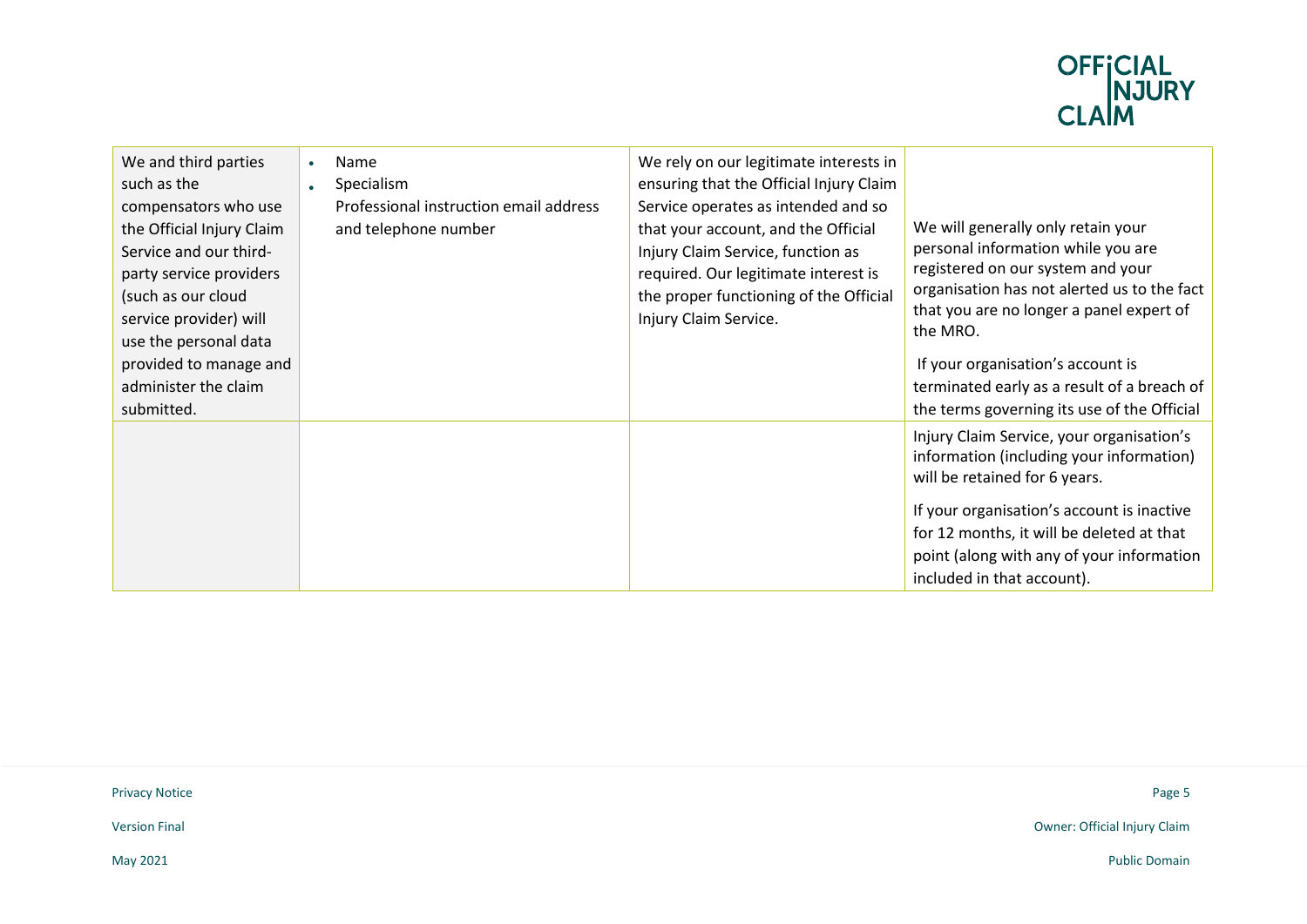

| To share your<br>information with<br>claimants who use the<br>Official Injury Claim<br>Service, who have<br>selected you to carry<br>out a medical<br>examination and<br>complete a medical<br>report for their claim. | $\bullet$<br>$\bullet$ | Name<br>Specialism<br>Professional instruction email address<br>and telephone number | We rely on our legitimate interests in<br>ensuring that the Official Injury Claim<br>Service operates as intended and<br>that the Official Injury Claim Service<br>functions as required. Our legitimate<br>interest is the proper functioning of<br>the Official Injury Claim Service. | We will generally only retain your<br>personal information while you are<br>registered on our system and your<br>organisation has not alerted us to the fact<br>that you are no longer a panel expert of<br>the MRO.<br>If your organisation's account is<br>terminated early as a result of a breach of<br>the terms governing its use of the Official<br>Injury Claim Service, your organisation's<br>information (including your information)<br>will be retained for 6 years.<br>If your organisation's account is inactive<br>for 12 months, it will be deleted at that<br>point (along with any of your information<br>included in that account). |
|------------------------------------------------------------------------------------------------------------------------------------------------------------------------------------------------------------------------|------------------------|--------------------------------------------------------------------------------------|-----------------------------------------------------------------------------------------------------------------------------------------------------------------------------------------------------------------------------------------------------------------------------------------|---------------------------------------------------------------------------------------------------------------------------------------------------------------------------------------------------------------------------------------------------------------------------------------------------------------------------------------------------------------------------------------------------------------------------------------------------------------------------------------------------------------------------------------------------------------------------------------------------------------------------------------------------------|
|------------------------------------------------------------------------------------------------------------------------------------------------------------------------------------------------------------------------|------------------------|--------------------------------------------------------------------------------------|-----------------------------------------------------------------------------------------------------------------------------------------------------------------------------------------------------------------------------------------------------------------------------------------|---------------------------------------------------------------------------------------------------------------------------------------------------------------------------------------------------------------------------------------------------------------------------------------------------------------------------------------------------------------------------------------------------------------------------------------------------------------------------------------------------------------------------------------------------------------------------------------------------------------------------------------------------------|

Privacy Notice Page 6

Version Final Owner: Official Injury Claim

May 2021 Public Domain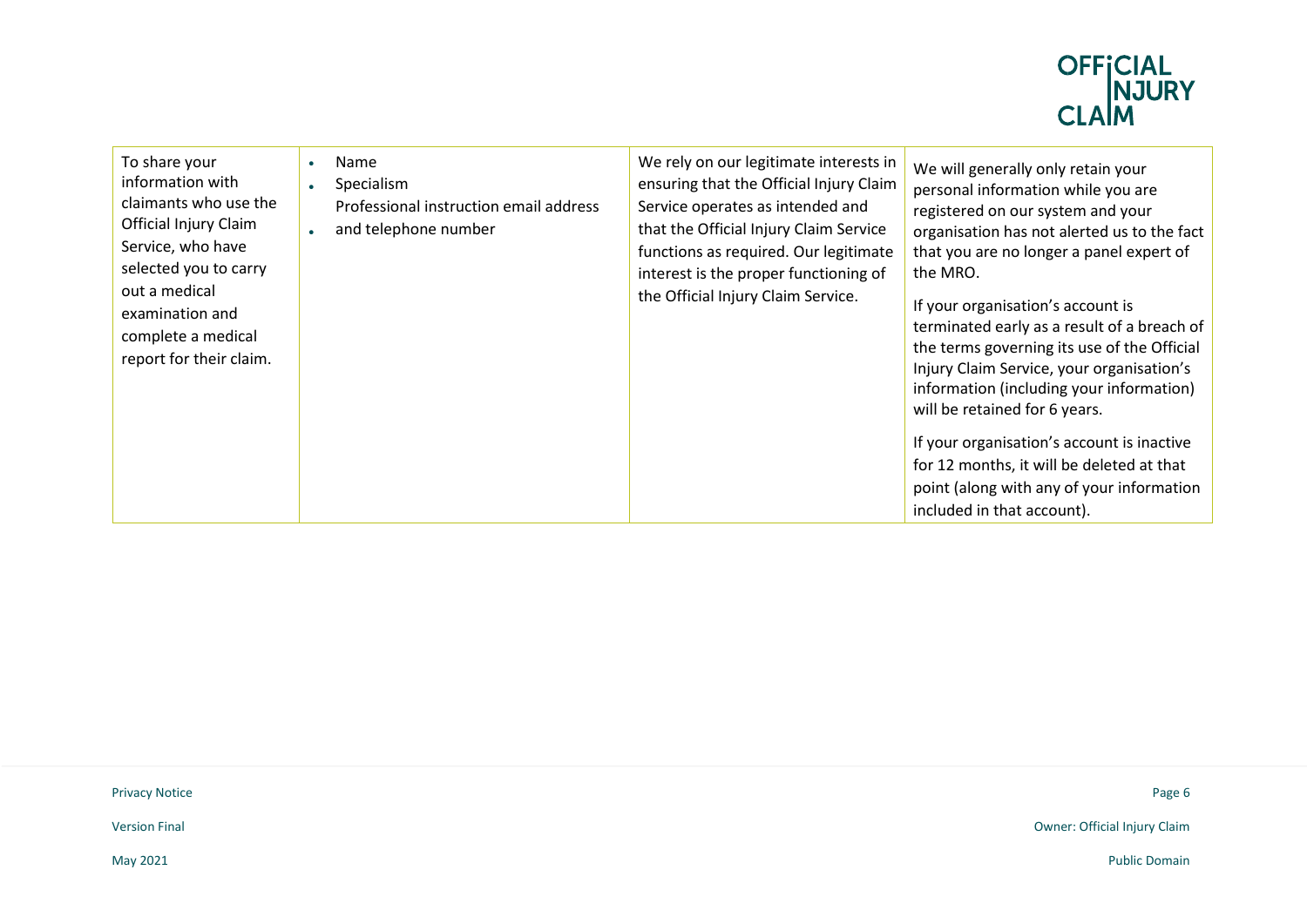

## 5. Other parties who will have access to your data

Your personal data may be disclosed by us to the following third parties within the United Kingdom and overseas:

- other companies in our group of companies, for internal reporting purposes;
- insurance companies and compensators which will review and possibly pay out under the claim submitted;
- third parties which provide technical services to us in the context of the Official Injury Claim Service which enable us to provide the Official Injury Claim Service,;
- other service providers including IT suppliers and administration services providers;
- other public bodies, including regulatory bodies, governmental departments and agencies, where we are obliged or permitted by law to do so (this may include the General Medical Council, Ministry of Justice and the Information Commissioner's Office); and
- our professional advisors including auditors.

We may also disclose your personal data to third parties to whom we may choose to sell, transfer, or merge parts of our business or our assets. Alternatively, we may seek to acquire other businesses or merge with them. If a change happens to our business, then our new owners may use your personal data in the same way as set out in this Privacy Notice.

We require all third parties to respect the security of your personal data and to treat it in accordance with the law.

# 6. Accuracy of your information

We rely on the availability of accurate personal data to enable us to provide the services to you and operate our business. You should therefore notify us of any changes to your personal data that may affect the proper management and administration of the services we provide to you.

## 7. Transferring your personal information overseas

Your personal data will generally not be transferred outside the UK other than where the transfer is necessary for the purposes of establishing, exercising or defending legal rights, obtaining legal advice, or in connection with any legal proceedings, or otherwise as permitted by law.

We will only share personal data with others outside the UK when we are legally permitted to do so, namely where:

- the UK government has decided that the relevant country has adequate protective rules in relation to data protection in place (an "adequacy decision");
- we have entered into the relevant "standard contractual clauses" with the recipient of your personal data (these are a set of obligations about how your data is protected and used); or
- we can rely on another basis under the law such as that we have to share the personal data because this is necessary for the purpose of a court case, investigation or to protect our legal rights.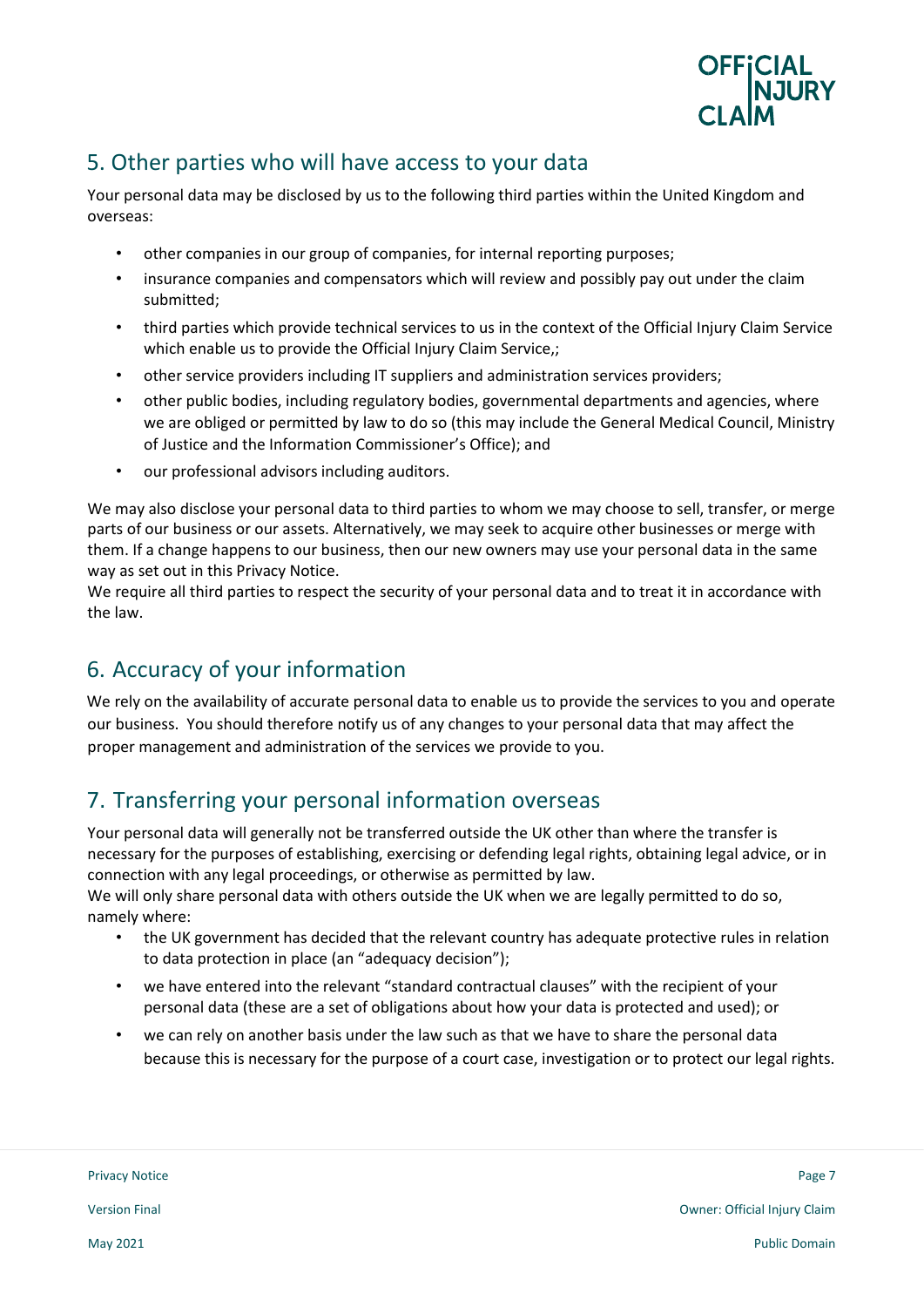

#### 8. Data security

We have put in place appropriate security measures to prevent your personal data from being lost, used, accessed, altered or disclosed in an accidental or unauthorised way. We are committed to ensuring that all reasonable and appropriate steps have been taken to protect your personal data which incudes, where appropriate, utilising encryption measures.

We have also put in place procedures to deal with any suspected personal data breach and will notify you and any relevant regulator of a breach where we are legally required to do so.

## 9. Your information rights

You have the following rights in relation to the personal data we hold about you.

- **The right to access and inspect your personal data** or be provided with a permanent copy of the information we hold about you.
- **The right to request inaccurate personal data about you is rectified**, particularly if it is factually inaccurate.
- **The right to request your personal data is erased** in certain circumstances, e.g. if it is no longer necessary for us to retain the information.
- **The right to object to the use of your personal data**, particularly where you feel there are no longer sufficient grounds for us to continue processing the information or we rely on the legitimate interests lawful basis to carry out the processing.
- **The right to request the restriction of your personal data** from further processing, e.g. where the personal data is inaccurate and you request the restriction of the information until it is corrected.
- **The right to request that some aspects of your personal data be provided to you or a third party** of your choice in electronic form to enable its reuse.
- **The right to refuse direct marketing communications** or ask to stop sending you direct marketing communications.
- **The right to withdraw your consent,** where you have previously given your consent for us to collect and process your personal data.
- **The right to object to a decision which is based solely on automated processing** and which creates legal or other significant effects.
- **The right to complain to the data protection supervisory authority** if you have concerns about the way we collect and use your personal data.

Please note that some of the rights described above may be limited in certain circumstances, such as where exemptions or legal obligations apply or there is an overriding legitimate interest in continuing to process the personal data. If we are unable to fulfil a request from you to exercise one of the above rights, we will contact you to explain the reason for our refusal. If you wish to exercise your rights or have concerns about the way we collect and process your personal data please contact us at: dsar@mib.org.uk.

Privacy Notice Page 8 بالمستخدم المستخدم المستخدم المستخدم المستخدم المستخدم المستخدم المستخدم المستخدم المستخدم المستخدم المستخدم المستخدم المستخدم المستخدم المستخدم المستخدم المستخدم المستخدم المستخدم المستخدم المستخدم ا